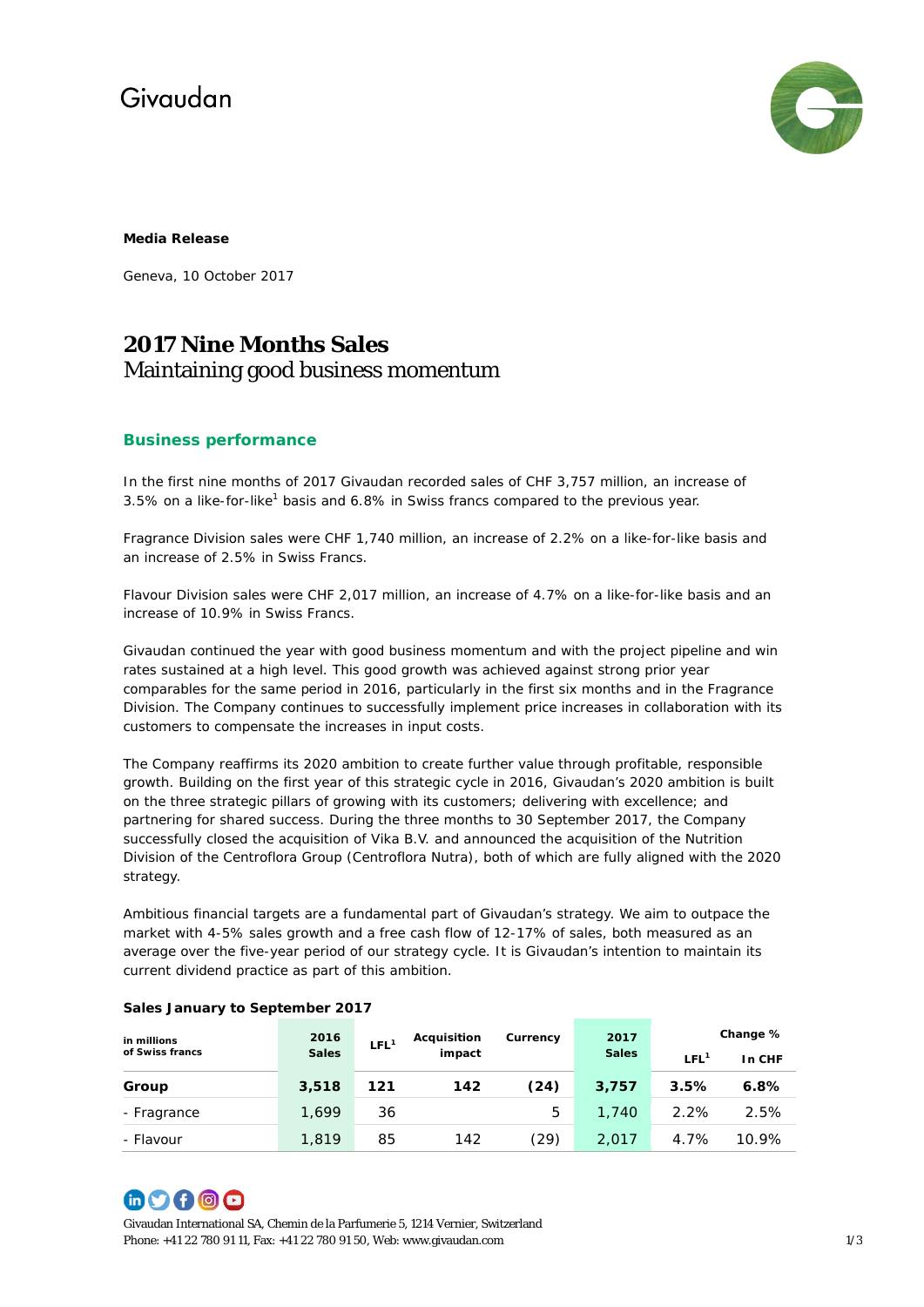# Givaudan



#### **in millions of Swiss francs 2016 Sales LFL<sup>1</sup> Acquisition impact Currency 2017 Sales Change % LFL<sup>1</sup> In CHF Group 1,184 67 31 (8) 1,274 5.7% 7.7%** Fragrance 567 35 1 603 6.2% 6.5% - Flavour 617 32 31 (9) 671 5.2% 8.7%

#### **Sales July to September 2017**

#### **Sales evolution by market**

January to September 2017

|                                |       |       |         | Change $%$       |
|--------------------------------|-------|-------|---------|------------------|
| in millions<br>of Swiss francs | 2017  | 2016  | in CHF  | LFL <sup>1</sup> |
| Mature markets                 | 2.143 | 1,928 | 11.1%   | 4.5%             |
| High growth markets            | 1,614 | 1,590 | $1.6\%$ | 2.2%             |

#### **Fragrance Division**

Fragrance Division sales were CHF 1,740 million for the first nine months of 2017, an increase of 2.2% on a like-for-like basis and an increase of 2.5% in Swiss francs.

Total sales of Fragrance compounds (Fine Fragrances and Consumer Products combined) increased by 2.6% on a like-for-like basis. In Swiss francs, sales of compounds increased by 3.0% to CHF 1,515 million from CHF 1,472 million in 2016.

#### **Fine Fragrances**

Fine Fragrance sales grew 4.8% on a like-for-like basis led by strong new business wins across all customer groups.

#### **Consumer Products**

The Consumer Products business increased by 2.0% on a like-for-like basis with growth in both mature and high growth markets. All customer groups in mature markets contributed to the growth. Latin America grew against last year's double-digit sales growth driven by the strong performance of local and regional customers in all sub-regions. Overall sales in Asia decreased against last year's high comparables with double-digit growth in South Asia unable to offset the weaker performance in North and South East Asia. In Europe, Africa and Middle East sales were driven by international customers in all sub regions and local and regional customers in Europe. North America recorded growth with all customer groups.

On a product segment basis, growth was driven by a strong increase in home care and in oral care.

#### **Fragrance Ingredients and Active Beauty**

Sales of Fragrance Ingredients and Active Beauty decreased by 0.7% on a like-for-like basis. Sales of Active Beauty were double-digit driven by strong sales on the Active ingredients. Sales of Fragrance ingredients declined versus last year as a result of lower sales at some key customers.